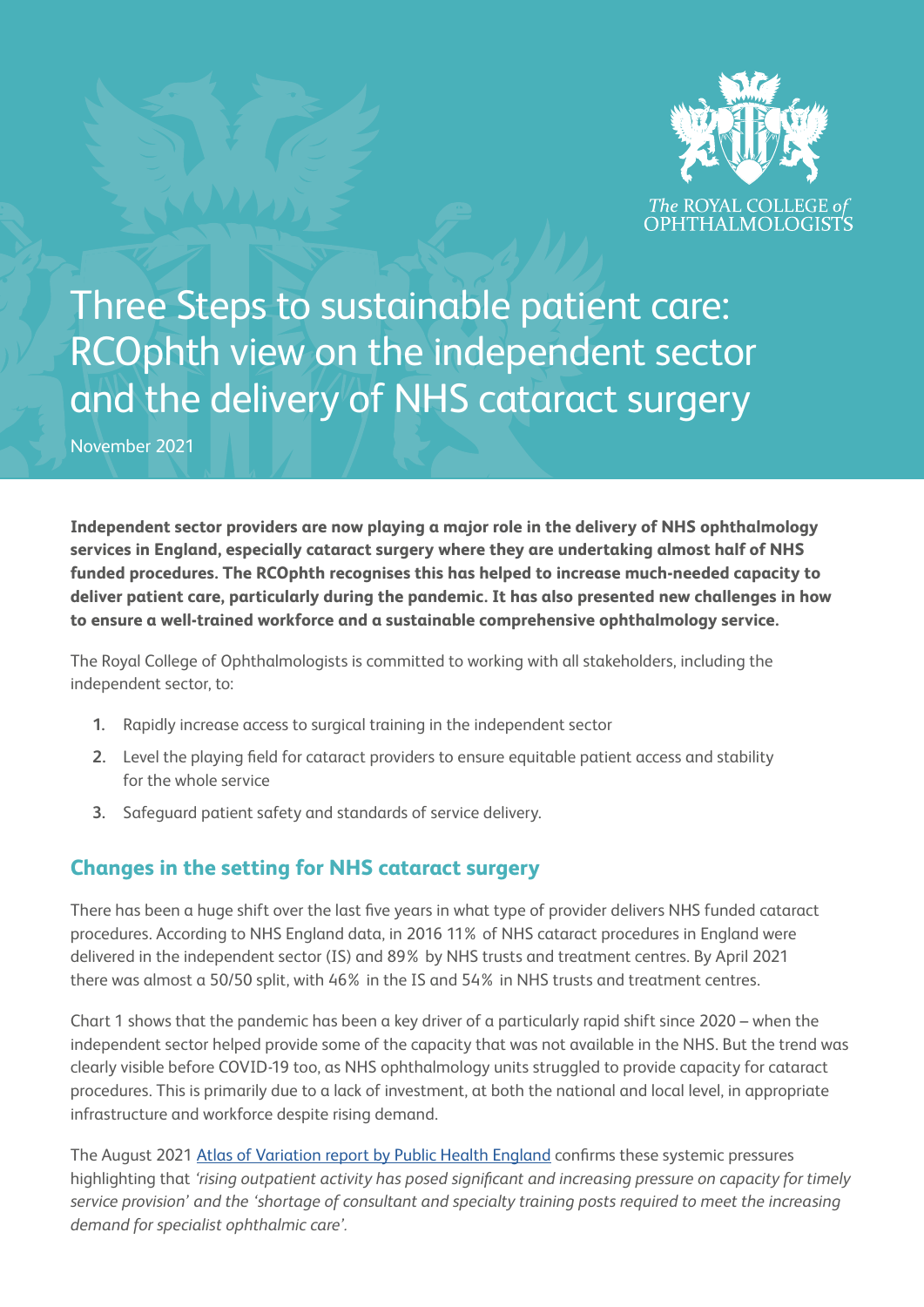

## **Chart 1: Delivery of NHS funded cataract procedures in England by setting**

The backlogs we are now facing, both in access to outpatient care and to sight-restoring cataract surgery, are now overwhelming and are only going to make these challenges more acute. Cataract procedures fell by over 40% in 2020 as services were paused or patients did not come forward for treatment, despite what we know is ever-rising patient need. Chart 2 shows the sharp fall in procedures in the spring of 2020, the partial recovery in the second half of 2020 followed by another fall, as the second wave of the pandemic hit services again in late 2020 and early 2021.



#### **Chart 2: Number of NHS funded cataract procedures in England**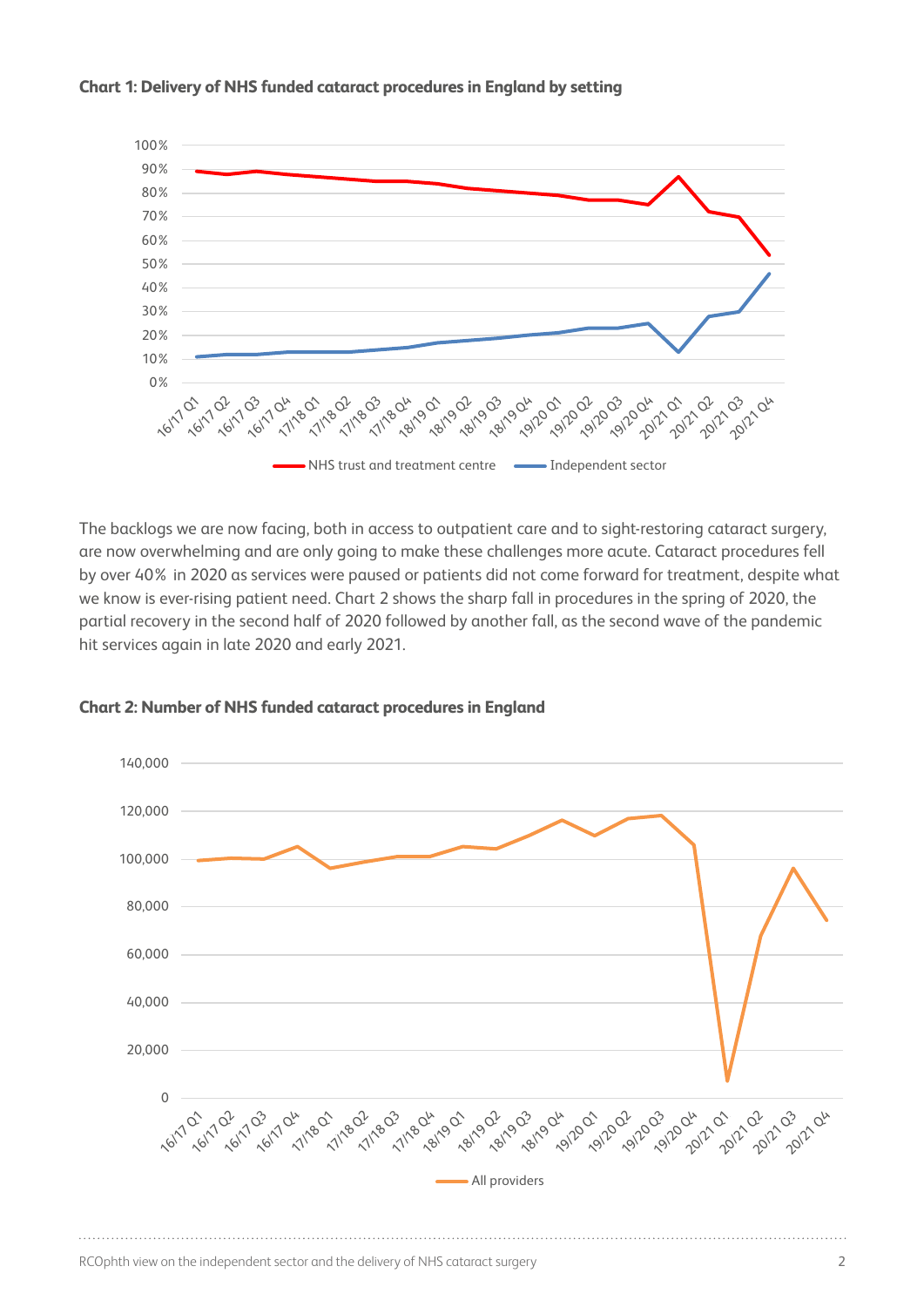Investment to increase capacity, alongside service transformation, is the key long term solution to improving patient care, and the RCOphth will continue to make the case for this – including through the [National Eye Care Recovery and Transformation Programme.](https://www.rcophth.ac.uk/2021/06/necrt-programme-president-message/) NHS providers are innovating to improve services to tackle the backlogs, including through [cataract hubs and high flow cataract lists](https://www.rcophth.ac.uk/wp-content/uploads/2021/03/Cataract-Hubs-and-High-Flow-Cataract-Lists.pdf) and often are collaborating locally with independent sector providers (ISPs), but there are many barriers to change.

Investment is urgently required to support the transformation process and to expand capacity to the level needed to meet population need. Some of the additional £5.9 billion capital funding announced at the 2021 Spending Review to support tackling NHS backlogs needs to be specifically targeted to deliver the investment that eye care services sorely need.

Given how rapidly the cataract landscape has shifted in the last five years, we now need to take stock and develop a more strategic approach to the role played by ISPs to ensure sustainable patient care and eye services. The RCOphth will support such an approach by working collaboratively, with ISPs and other key stakeholders, to achieve the following three aims:

#### **1. Rapidly increase access to surgical training in the independent sector**

Ophthalmologists in training must complete 350 cataracts, be able to manage intra- and post-operative complications and complete an entire cataract list. They must be able to manage complex cases, show they can supervise junior trainees and be able to deliver high volume lists in their future consultant role.

These requirements are proving difficult to meet as regional training programmes report reduced surgical opportunities, especially of "routine" cataracts. These cases are now often undertaken in the IS, leaving more complex cases, which are less suitable for training, to be delivered by NHS providers. This is making it more difficult for trainees to successfully complete training and, most importantly, more difficult to develop the skilled and experienced surgeons our patients need.

In an [RCOphth survey of ophthalmologists in training in 2020](https://www.rcophth.ac.uk/wp-content/uploads/2020/11/Trainee-Survey-1-September-2020-summary-paper.pdf), over two thirds (72%) said they did not achieve all their training objectives in their most recent placement, with over half (55%) of these citing lack of surgical opportunities. A significant proportion (29%) of those not achieving their training objectives felt further placement would be required. This could lead to an extension in training, adding to the workforce capacity challenge.

Steps are being taken to tackle this problem. [The framework](https://www.hee.nhs.uk/sites/default/files/documents/Guidance%20for%20placement%20of%20doctors%20in%20training%20in%20the%20independent%20sector.pdf) to provide training agreed in October 2020 between NHS England, Health Education England (HEE), the Independent Healthcare Providers Network (IHPN) and the Confederation of Postgraduate Schools of Surgery was a welcome step forward. For this framework to be effective, the right governance arrangements need to be in place and ISPs, the RCOphth, the local eye unit and the relevant deanery need to work together.

The RCOphth and its Training Committee have also been speaking directly to ISPs and HEE, and secured agreement from four large ISPs to deliver training. The provision of cataract training by ISPs has disappointingly been very limited to-date though, with few trainees involved. It is imperative to make much quicker progress. We must ensure we are providing the next generation of ophthalmologists with the surgical skills they will need to meet rising patient demand.

The RCOphth is committed to working with independent sector providers, NHS England and the devolved health bodies, statutory training and education bodies and deaneries to rapidly increase access to high quality surgical training opportunities in the independent sector.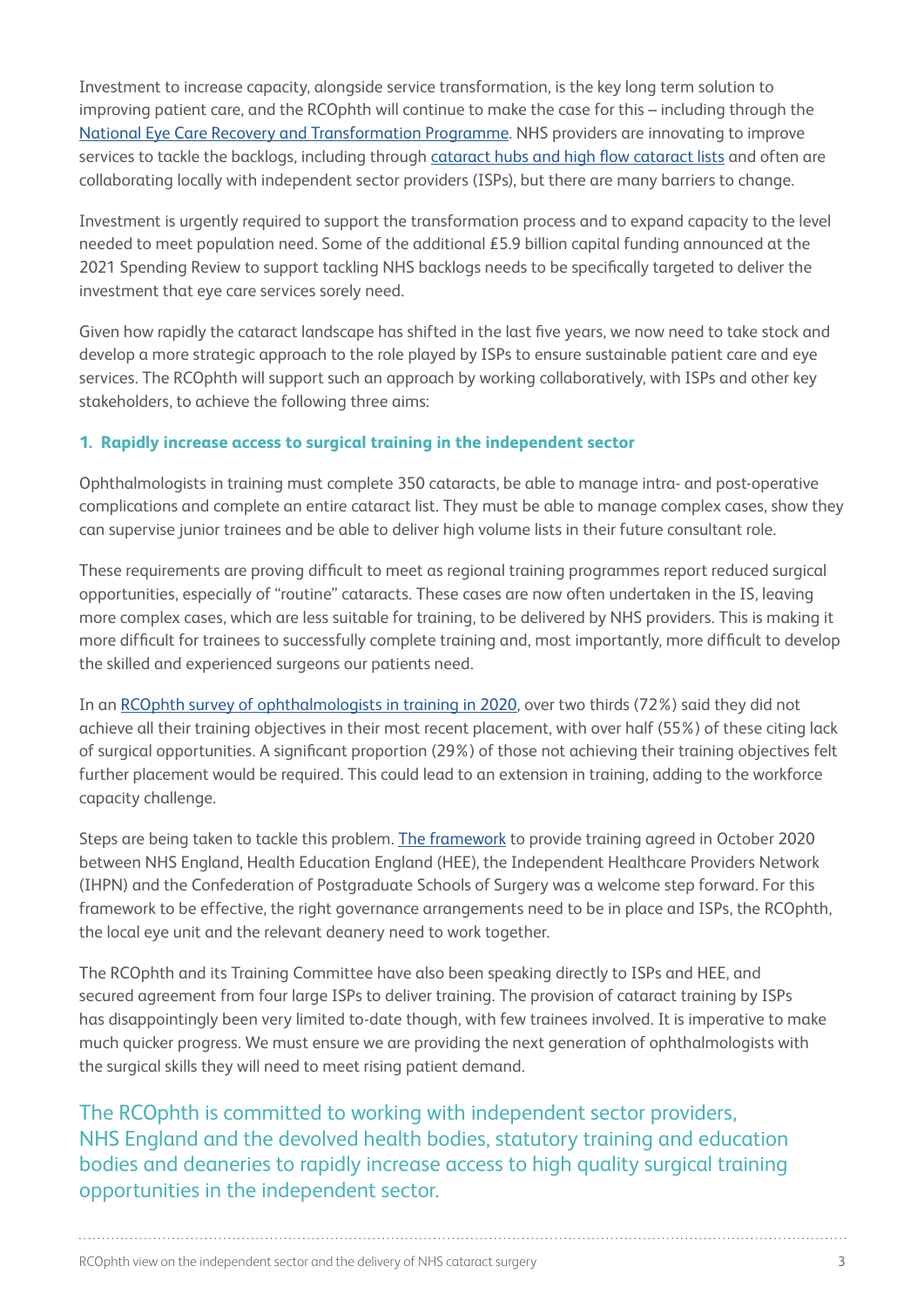### **2. Level the playing field for cataract providers to ensure equitable patient access and stability for the whole service**

NHS ophthalmology units are grappling with long backlogs, and winter pressures will likely place another brake on elective recovery. Chronic underinvestment in NHS eye care units' estate and their workforce also exacerbate this capacity challenge.

It is therefore clear that the independent sector will need to continue to play an important role in cataract surgery delivery. Patient access must however be equitable.

There are currently significant differences in some areas between the waiting times on NHS hospital list and those on an ISP waiting list. Notable variations also exist in waiting times within and between different geographical areas. The greatest patient need is often in rural areas where capacity is lacking and waiting lists are longest, and these areas also face particular challenges in recruiting and retaining staff. The whole system must do more to address these issues, which contribute to worsening health inequalities across the country.

Variations also exist in the type of case complexity accepted into ISPs. Although it is widely accepted that patients with the greatest complexity are likely to need surgery in NHS eye units, high volume efficient cataract care should be available in all settings to a wider group of patients. This will mean that those with multiple or complex eye conditions, multiple health conditions or patients with physical disabilities or mental health illnesses are not disadvantaged and health inequalities are not widened further.

Some ISPs do not offer urgent and emergency 24 hour care or treat surgical complications (such as endophthalmitis or a dropped nucleus). In these situations, nearby NHS providers must care for these patients. As the [RCOphth's cataract commissioning guidance](https://www.rcophth.ac.uk/wp-content/uploads/2018/02/Cataract-Commissioning-Guide-January-2018.pdf) makes clear, these arrangements should be agreed as part of the commissioning process with 'clear, documented and agreed contingency arrangements' with the provider of out of hours emergency care being appropriately funded.

If less complex cataract cases are increasingly referred to the independent sector, while more complex cases, and complications from IS procedures, are managed in NHS units, this could have significant implications for the financial viability of NHS eye care units which deliver comprehensive care, including out of hours and subspecialty work.

ISPs need to contribute to the delivery of a comprehensive ophthalmic service for all patients. The management of cataracts, while very important, should not be at the expense of other services such as glaucoma and age-related macular degeneration (AMD) which are essential to protect patients from permanent sight loss.

It is crucial that better contracting and funding mechanisms, which appropriately reimburse costs across all providers fairly, are designed to promote safe, equitable and patient-centred pathways.

The RCOphth is determined that patients can access the best possible timely care, irrespective of how complex their case is or where they live. We will work with NHS England and the devolved health bodies, ISPs, commissioners, primary care, NHS organisations and patient groups to ensure that the whole system, including funding and contracting, works coherently to deliver the best possible care to patients.